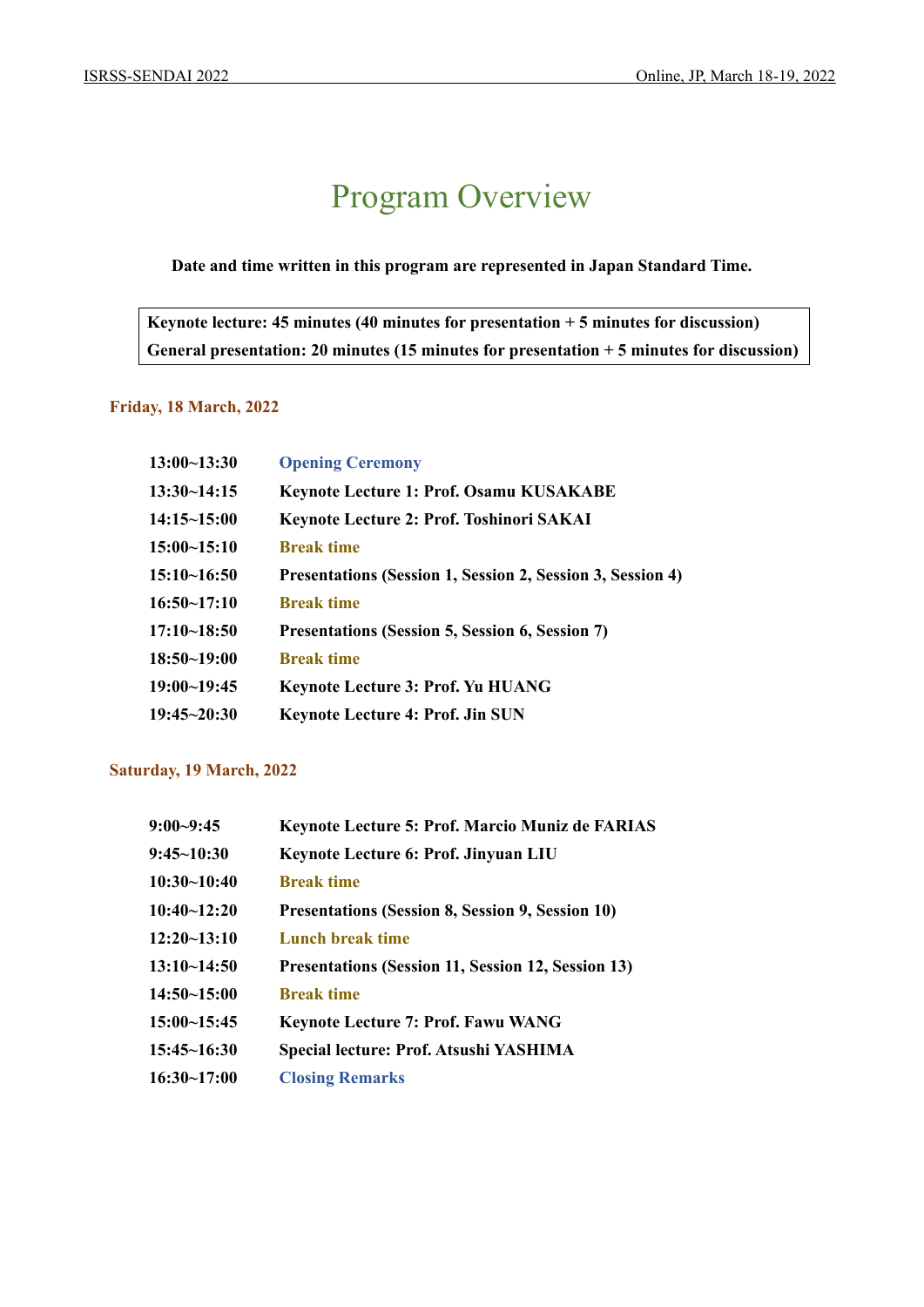### **Breakout [Room1] 15:10~16:50 Session 1**

Chairman: Yoshihisa MIYATA *National Defense Academy of Japan*

|             | Evaluation of the compaction effects on the seismic stability of earth-fill dam                |
|-------------|------------------------------------------------------------------------------------------------|
|             | - a case history -                                                                             |
| 15:10~15:30 | Antoine Duttine <i>Integrated Geotechnology Institute</i> , <i>Ltd.</i>                        |
| $No.1-1$    | Fumio Tatsuoka, Tadatsugu Tanaka, Yoshiyuki Mohri, Tohru Miura, Shinichi Okubo, Shumi Senzaki, |
|             | Tomoyoshi Takano                                                                               |
|             | Dynamic reliability analysis of three-dimensional slopes considering the                       |
| 15:30~15:50 | spatial variability of soil parameters                                                         |
| $No.1-2$    | Yichuan Li Dalian University of Technology                                                     |
|             | Rui Pang, Bin Xu                                                                               |
|             | Simulation of the submarine landslide tsunami in 2018 in Palu Bay,                             |
| 15:50~16:10 | Indonesia, using an MPM-FEM hybrid method                                                      |
| $No.1-3$    | Shaoyuan Pan Tohoku University                                                                 |
|             | Somphong Chatuphorn, Anawat Suppasri, Shuji Moriguchi, Kenjiro Terada                          |
|             | CFD-DEM coupling analysis of the development and load-transfer of coarse                       |
| 16:10~16:30 | sand arch within piled coastal slope protection                                                |
| $No.1-4$    | He Sun<br>Tiajin University                                                                    |
|             | Fengxi Zhou, Qiang Ma, Guoyao Gao                                                              |
|             | Failure Analysis of Unsaturated Soil using MPM with Fractional Step                            |
| 16:30~16:50 | <b>Method</b>                                                                                  |
| $No.1-5$    | Tohoku University<br>Soma Hidano                                                               |
|             | Yuya Yamaguchi, Shinsuke Takase, Shuji Moriguchi, Kenji Kaneko, Kenjiro Terada                 |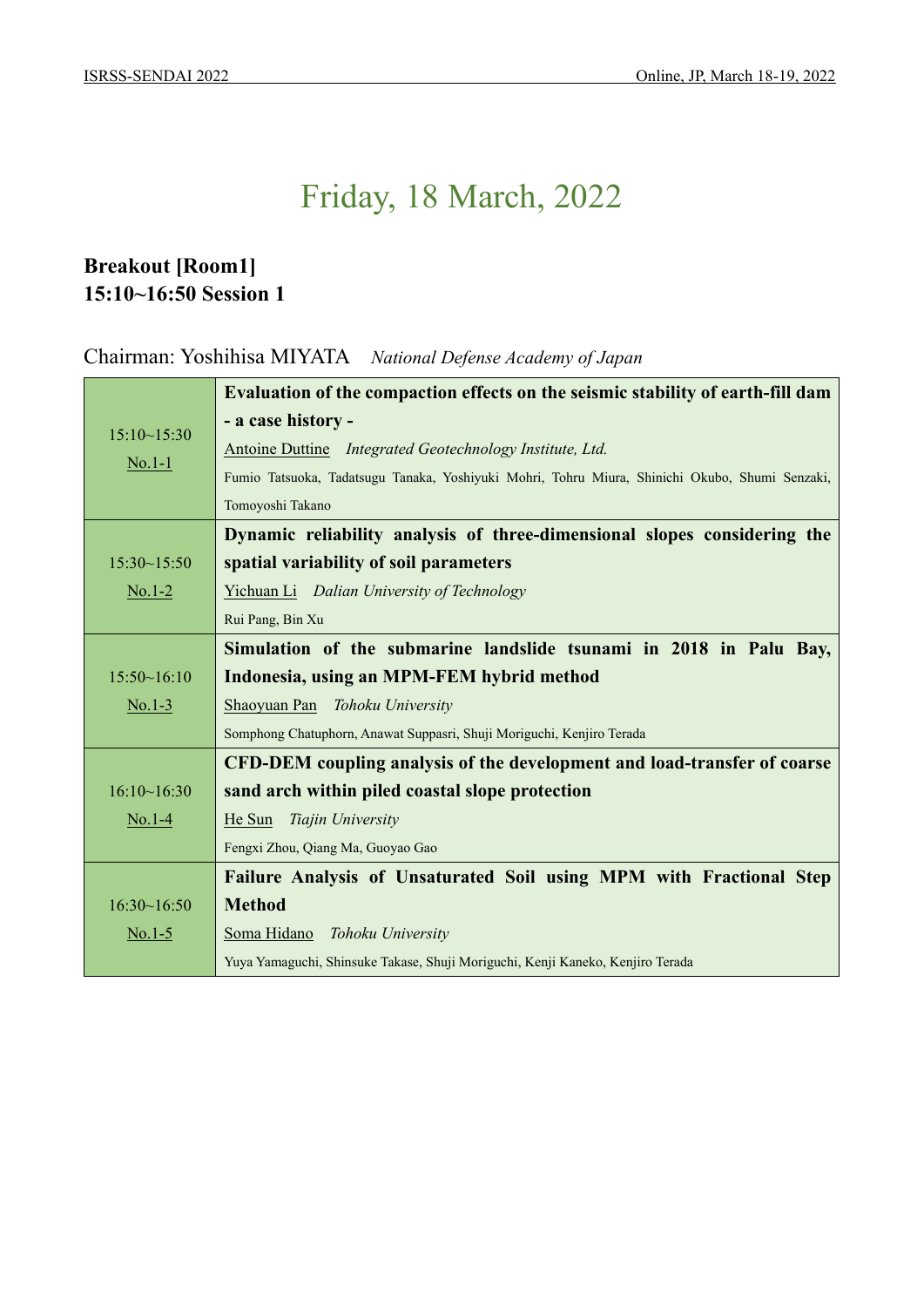### **Breakout [Room2] 15:10~16:50 Session 2**

### Chairman: Takashi HARA *University of Toyama*

|             | <b>Experimental and numerical study on reinforcement effects of plate anchors</b> |
|-------------|-----------------------------------------------------------------------------------|
| 15:10~15:30 | or flip anchors on model slopes                                                   |
| $No.2-1$    | Shota Yoshida Daisho Co., Ltd.                                                    |
|             | Xi Xiong, Tatsunori Matsumoto                                                     |
| 15:30~15:50 | Reinforcement insertion work with a circular pile to prevent slope failure        |
| $No.2-2$    | Kakuta Fujiwara<br>Tokai University                                               |
|             | Enayat Mallyar                                                                    |
|             | Pore-water pressure model for earbonate fault materials based on cyclic           |
| 15:50~16:10 | triaxial tests                                                                    |
|             | "This presentation was cancelled"                                                 |
| $No.2-3$    | <b>Ling Zhu</b> Chengdu University of Technology                                  |
|             | Xiangjun Pei, Luguang Luo, Yufei Liang, Hui Wang                                  |
| 16:10~16:30 | Seepage hammer effect and it impacts on slope stability                           |
| $No.2-4$    | Wei-Lin Lee National Science and Technology Center for Disaster Reduction         |
|             | Chih-Wei Lu, Chjeng-Lun Shieh, Yih-Chin Tai                                       |
| 16:30~16:50 | <b>Seismic Behavior of Multi-tiered Reinforced Soil Retaining Wall</b>            |
| $No.2-5$    | Qiangqiang Huang Tongji University                                                |
|             | Feifan Ren, Guan Wang                                                             |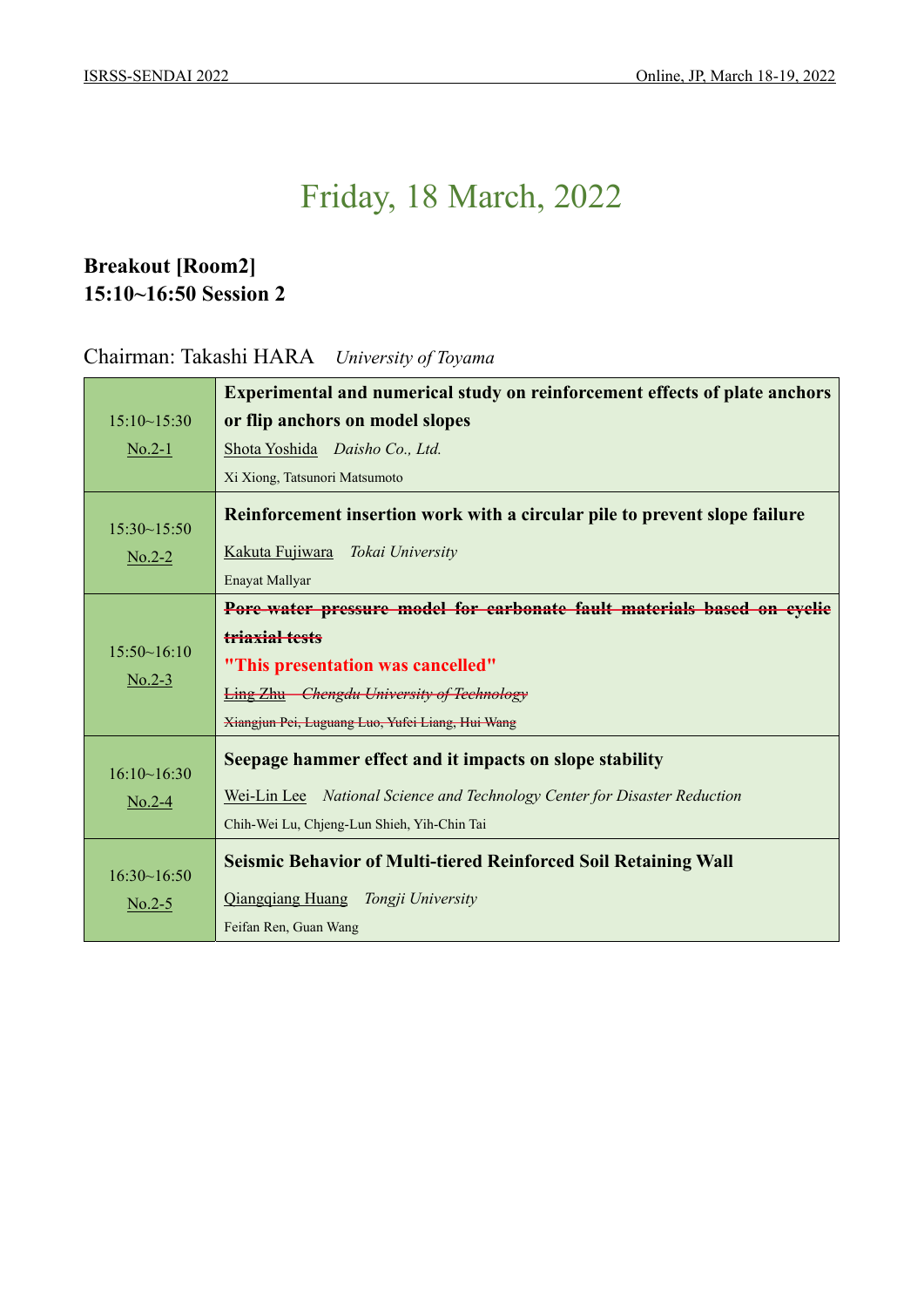### **Breakout [Room3] 15:10~16:50 Session 3**

### Chairman: Kenji WATANABE *The university of Tokyo*

|             | Understanding mechanical behaviors of chaotic soil/rock mixtures from           |
|-------------|---------------------------------------------------------------------------------|
| 15:10~15:30 | granular shear jamming                                                          |
| $No.3-1$    | Hu Zheng Tongji University                                                      |
|             | Tianming Lu, Weilong Zhang, Wuwei Mao, Yu Huang                                 |
|             | Numerical study of the effect of initial water content on dynamic responses of  |
| 15:30~15:50 | unsaturated slopes                                                              |
| $No.3-2$    | Yi Xie Shanghai Jiao Tong University                                            |
|             | Guanlin Ye, Yonglin Xiong, Wenxuan Zhu                                          |
|             | Influence range evaluation of landslides under effect of spatial variability of |
| 15:50~16:10 | cohesion                                                                        |
| $No.3-3$    | Weijie Zhang Hohai University                                                   |
|             | Wei Zhang, Yu Chen, Jian Ji                                                     |
|             | Effect of the tree-root system behavior on slopes during an earthquake          |
| 16:10~16:30 | considering the root form                                                       |
| $No.3-4$    | Yoshikazu Tanaka Kyoto University                                               |
|             | Kyohei Ueda, Ryosuke Uzuoka                                                     |
|             | System dynamic reliability evaluation of multi failure modes of embankment      |
| 16:30~16:50 | in liquefied site subjected to strong earthquake excitation                     |
| $No.3-5$    | Min Xiong<br>Tongji University                                                  |
|             | Yu Huang                                                                        |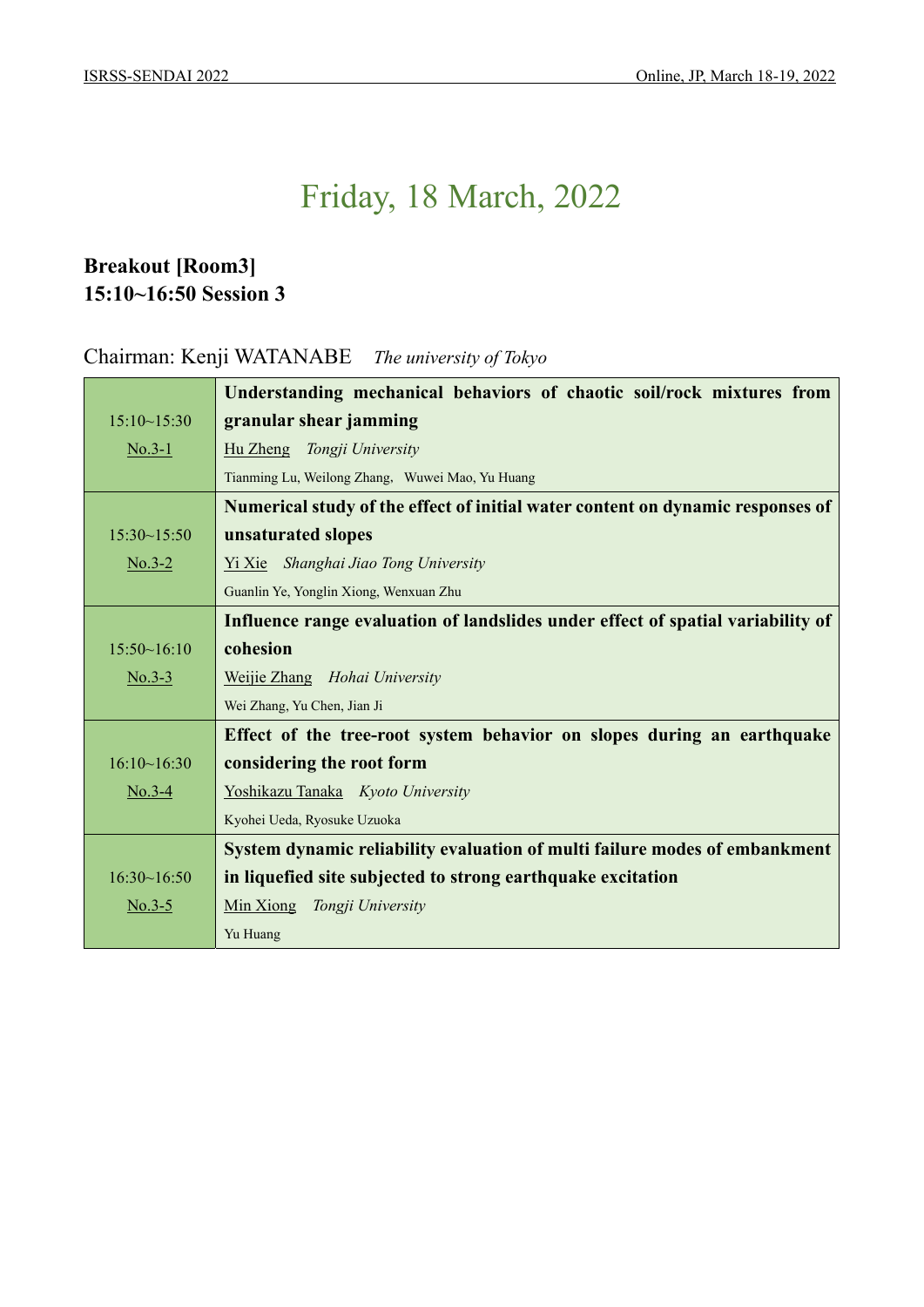### **Breakout [Room4] 15:10~16:50 Session 4**

Chairman: Chih Wei LU *National Taiwan University of Science and Technology*

|             | Failure behavior of deposit slope under earthquake considering soil-bedrock      |
|-------------|----------------------------------------------------------------------------------|
| 15:10~15:30 | interface effect                                                                 |
| $No.4-1$    | Bing Yang Southwest Jiaotong University                                          |
|             | Zihong Zhou, Huaxi Wang, Zhirun Chen                                             |
|             | Research on Development Characteristics and Formation Mechanism of               |
| 15:30~15:50 | <b>Xigou Debris Flow in the Three Gorges Reservoir Area, China</b>               |
| $No.4-2$    | Zhenwei Dai Wuhan Center of China Geological Survey                              |
|             | Yueping Yin, Shilin Zhang, Xiaolin Fu, Yanjun Zhang, Heng Wang                   |
|             | Enhanced mobility of granular flow under near-fault seismic motions              |
| 15:50~16:10 |                                                                                  |
| $No.4-3$    | Chongqiang Zhu Heriot-Watt University                                            |
|             | Yu Huang, Jin Sun                                                                |
|             | Stability analysis of cutting slope under the coupling effect of vehicle loading |
| 16:10~16:30 | and freeze-thaw                                                                  |
| $No.4-4$    | Jian Huang Chengdu University of Technology                                      |
|             | Zicheng He, Tan Zeng, Changkuo Wang                                              |
|             | Three-dimensional modelling on the impact behavior of debris flows in            |
| 16:30~16:50 | earthquake-hit areas based on particle flow code                                 |
| $No.4-5$    | Zili Dai<br>Shanghai University                                                  |
|             | Kai Xu, Shiwei Qin                                                               |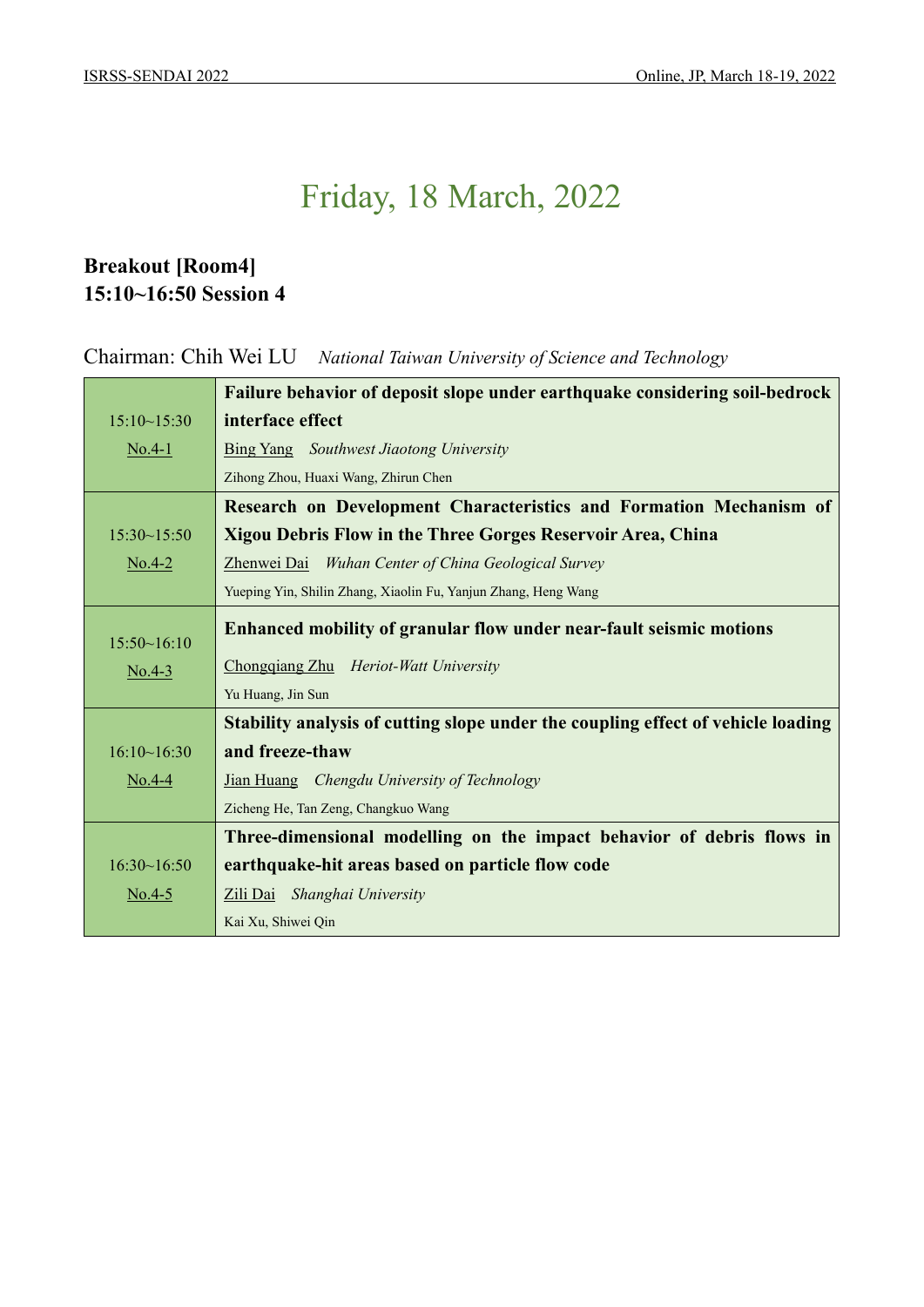### **Breakout [Room1] 17:10~18:50 Session 5**

#### Chairman: Jianxiu WANG *Tongji University*

|                             | <b>Excavation analysis on a large-scale slope considering effects of fold structure</b>    |
|-----------------------------|--------------------------------------------------------------------------------------------|
| 17:10~17:30                 | and in-situ stress                                                                         |
|                             |                                                                                            |
| $\underline{\text{No.5-1}}$ | Yuan Kaixuan Kyoto University                                                              |
|                             | Yuusuke Miyazaki, Wataru Kunimatsu, Kohei Miki, Tomihiko Ohishi, Kiyoshi Kishida           |
|                             | Hazard assessment for earthquake-induced damage on earth dam of a farm                     |
| 17:30~17:50                 | pond in various seismic zone                                                               |
| $\underline{\text{No.5-2}}$ | Md Asad Ahmad National Taiwan University of Science and Technology                         |
|                             | Chih Wei Lu, Chi Cheng Wu, Chen Yu Chen                                                    |
|                             | A novel application of depth sensing for slope failure: 1G slope model                     |
| 17:50~18:10                 | experiment with surface flow and seepage flow                                              |
| $\underline{\text{No.5-3}}$ | Tanawat Tangjarusritaratorn Kyoto University                                               |
|                             | Yuusuke Miyazaki, Tomoya Fukuoka, Hisakazu Shigemori, Junichi Susaki, Kiyoshi Kishida      |
|                             | Visualization of Safety Factor of Slope and Rainfall Characteristic by                     |
|                             | <b>Integrated FEM with Circular Slip and Seepage analyses</b>                              |
| 18:10~18:30                 | Tomoya Fukuoka Kyoto University                                                            |
| $\underline{\text{No.5-4}}$ | Yuusuke Miyazaki, Kiyoshi Kishida, Tomofumi Koyama, Masamitsu Fujimoto, Teruyuki Fujiwara, |
|                             | Yoshimasa Nakagawa, Yoshiharu Oshita                                                       |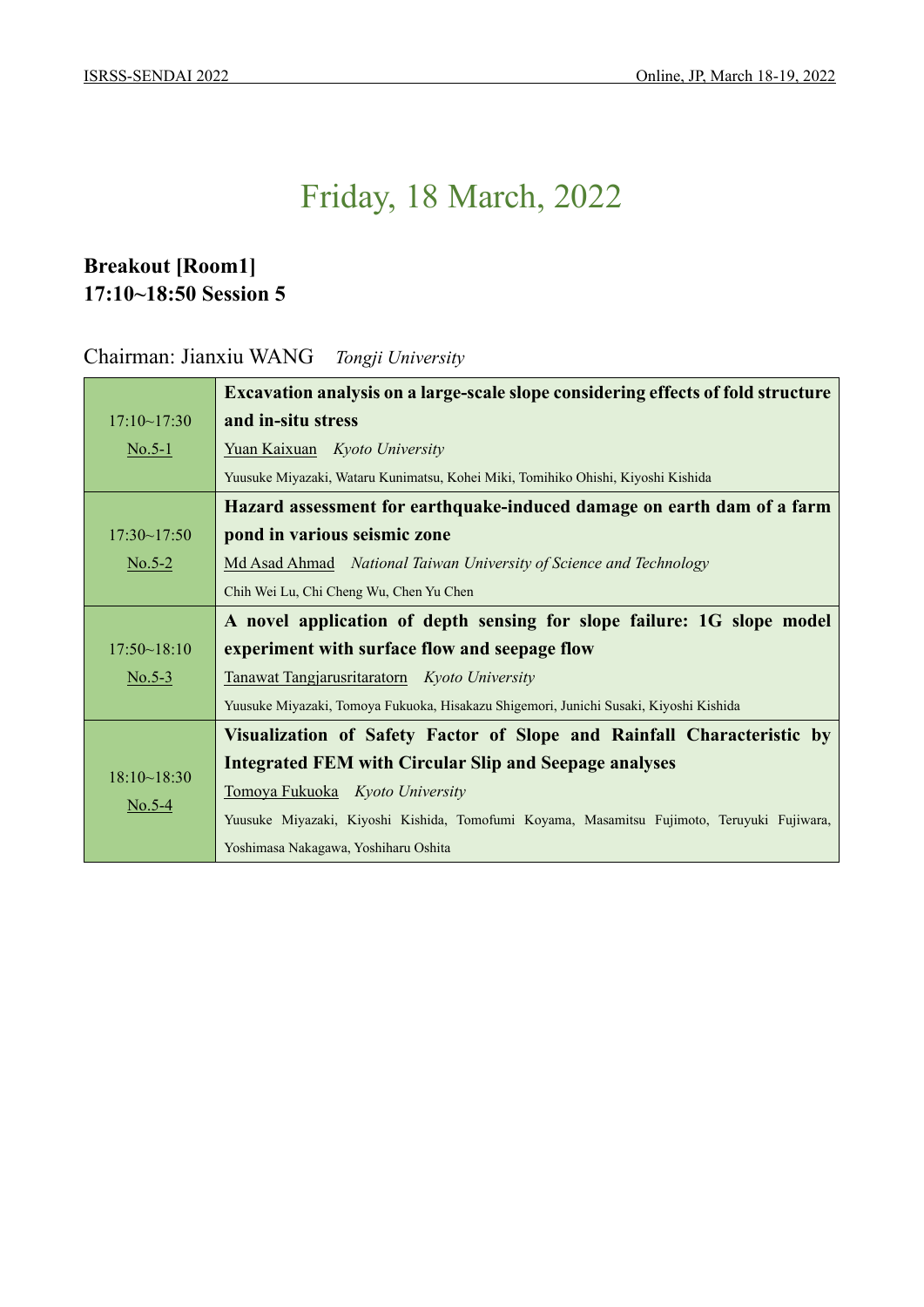### **Breakout [Room2] 17:10~18:50 Session 6**

Chairman: Guanlin YE *Shanghai Jiao Tong University*

| 17:10~17:30 | <b>Slope failure analysis by Discrete Element Method</b>                           |
|-------------|------------------------------------------------------------------------------------|
| $N0.6-1$    | Yusuke Kanai<br>Tokyo Electric Power Services Co., Ltd.                            |
|             | Hitoshi Nakase, Ahmed Ashour, Takeshi Matsushima                                   |
| 17:30~17:50 | <b>Shaking Table Tests on Underwater Slope Failure Induced by Liquefaction</b>     |
| $No.6-2$    | Xiaoqing Feng Tongji University                                                    |
|             | Bin Ye, Jie He                                                                     |
|             | <b>Strength Properties of Volcanic Ash Soil Collected from a Large-Scale Slope</b> |
| 17:50~18:10 | <b>Failure Site in Hokkaido</b>                                                    |
| $N0.6-3$    | Naoki Tajima The university of Tokyo                                               |
|             | Tomoya Onodera, Kenji Watanabe, Hiroyuki Kyokawa                                   |
|             | Effect of Strength Reduction on Seismic Instability of Reclaimed                   |
| 18:10~18:30 | <b>Embankment on Volcanic Cohesive Soil Ground</b>                                 |
| $No.6-4$    | Haruna Murakami Fukuoka University Graduate School                                 |
|             | Satoshi Murakami, Tomomi Nishi                                                     |
| 18:30~18:50 | Modelling of post-earthquake flow slide in dilative sand slopes                    |
| $No.6-5$    | Xing Wei<br>Southwest Jiaotong University                                          |
|             | Yanling Liu                                                                        |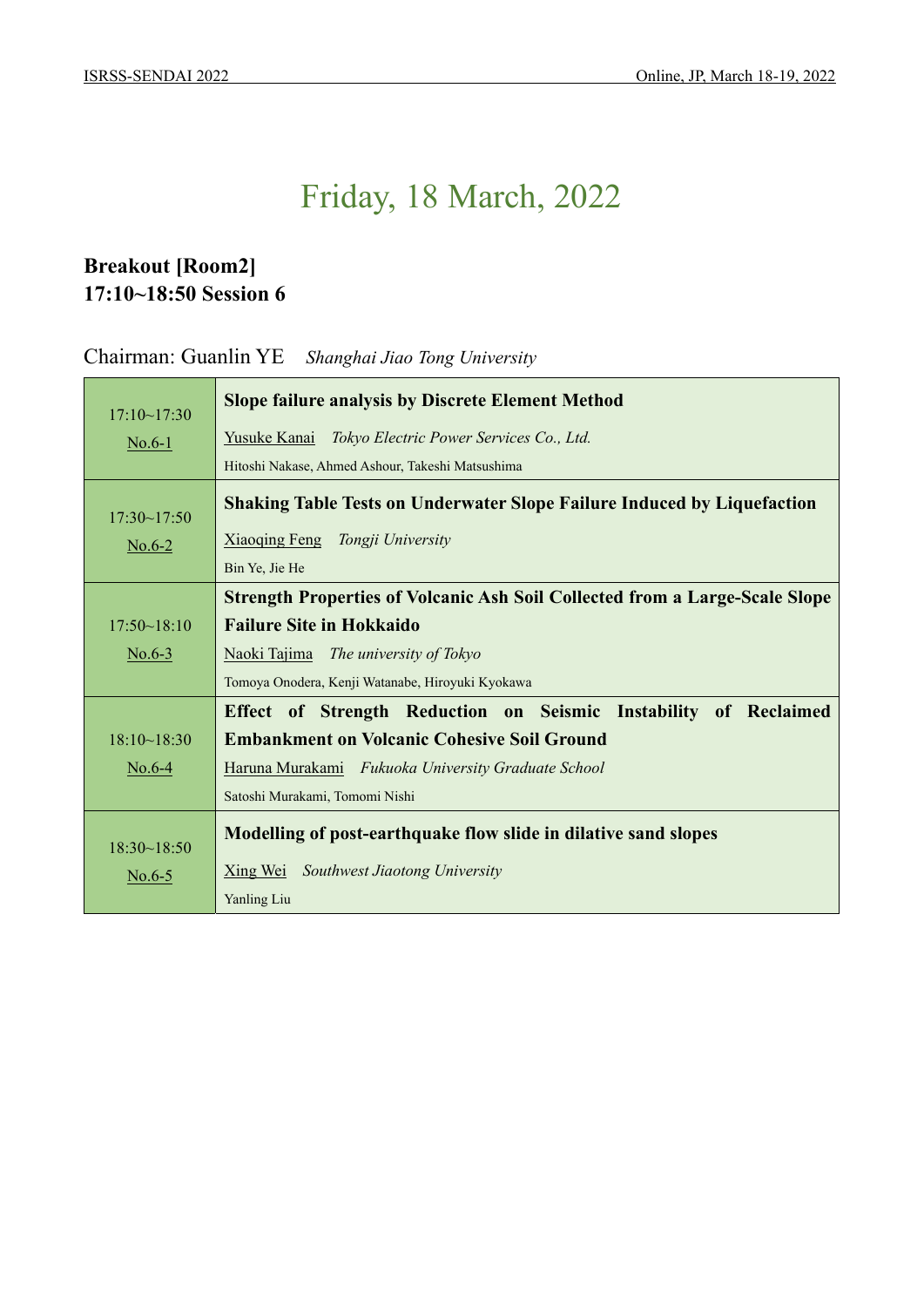### **Breakout [Room3] 17:10~18:50 Session 7**

Chairman: Wei-Lin LEE *National Science and technology center for disaster reduction*

|                             | Ground-anchored slope stability based on variation of tensile forces acting on                   |
|-----------------------------|--------------------------------------------------------------------------------------------------|
| 17:10~17:30                 | ground-anchors                                                                                   |
| $\underline{\text{No.7-1}}$ | Takashi Hara University of Toyama                                                                |
|                             | Naoki Tatta, Atsushi Yashima                                                                     |
|                             | <b>Building / Construction Information Modeling, Management (BIM/CIM) for</b>                    |
| 17:30~17:50                 | landslide countermeasure facilities                                                              |
| $No.7-2$                    | Akihiro Kishihata Wakayama Sabo Research and Education Institute                                 |
|                             | Satoru Morikawa, Hisashi Kameda                                                                  |
|                             | Development of physical modeling system for progress failure<br>of                               |
| 17:50~18:10                 | embankment slopes under hydraulic action                                                         |
| $No.7-3$                    | Yoshihisa Miyata National Defense Academy of Japan                                               |
|                             | Shintaro Miyamoto                                                                                |
|                             | <b>Effect of Length and Spacing of Horizontal Drains on Reduction of Porewater</b>               |
| 18:10~18:30                 | <b>Pressure on Slip Surface</b>                                                                  |
| $No.7-4$                    | Mihira Lakruwan Tohoku University                                                                |
|                             | Akiyoshi Kamura, Motoki Kazama                                                                   |
|                             | <b>Trial of New Traffic Restriction in Consideration of Soil Moisture</b>                        |
| 18:30~18:50                 | Yuusuke Miyazaki Kyoto University                                                                |
| $N0.7-5$                    | Kiyoshi Kishida, Nobuyuki Torii, Tomofumi Koyama, Masamitsu Fujimoto, Kosei Yamaguchi, Yoshimasa |
|                             | Nakagawa, Yoshiharu Oshita, Hirotaka Ishibasi                                                    |
|                             |                                                                                                  |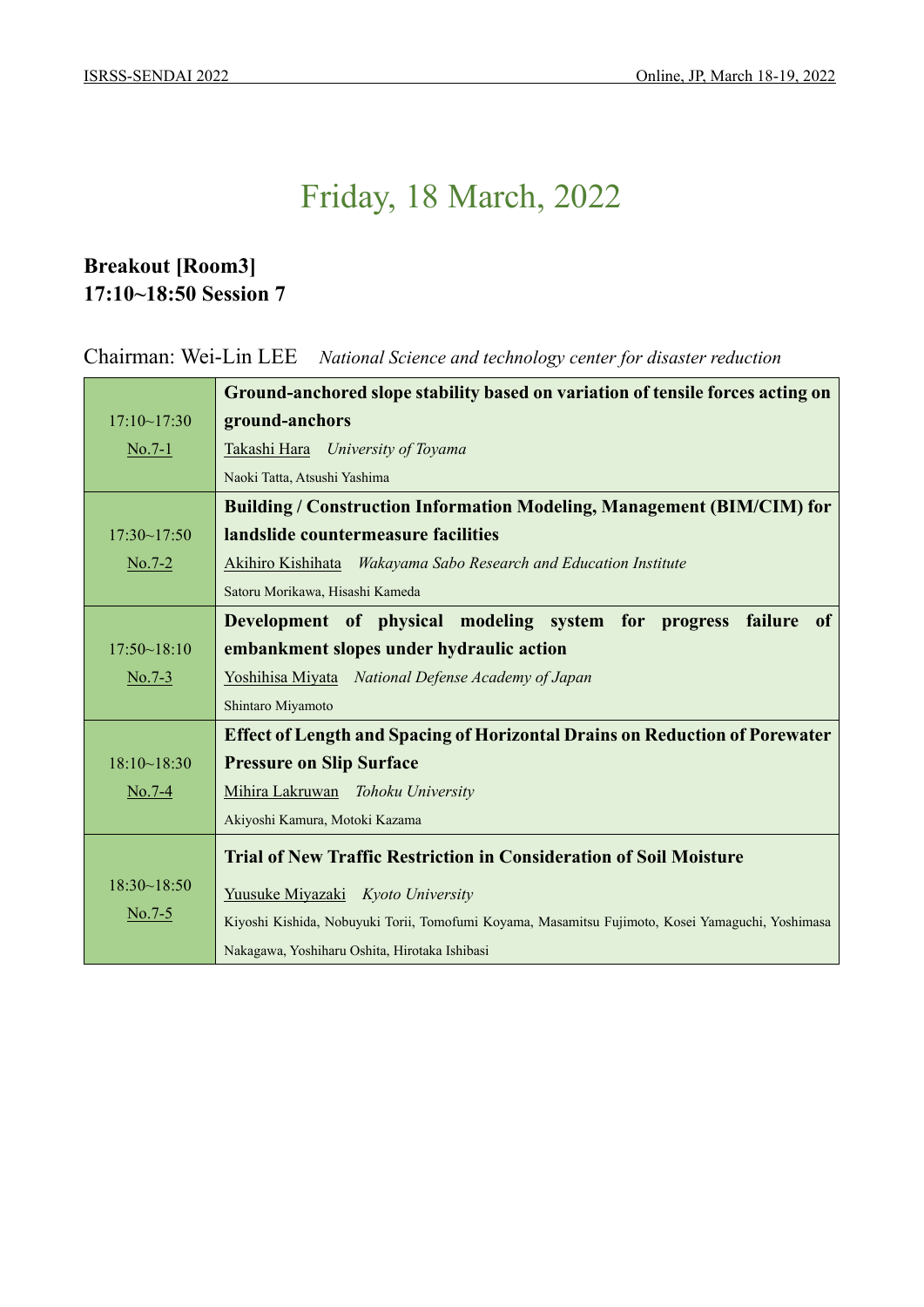### **Breakout [Room1] 10:40~12:20 Session 8**

Chairman: Bin YE *Tongji University*

|             | Reliability-based optimization design of stabilizing piles in slope dynamic     |
|-------------|---------------------------------------------------------------------------------|
| 10:40~11:00 | system under random seismic excitation                                          |
| $No.8-1$    | Zhengying He Tongji University                                                  |
|             | Zhengying He, Zhiyi Chen, Chunxiang Li, Atsushi Yashima                         |
|             | Wide / narrow-area slope stability analysis considering infiltration and runoff |
| 11:00~11:20 | during heavy precipitation                                                      |
| $No.8-2$    | Wentao He Hokkaido University                                                   |
|             | Tatsuya Ishikawa, Yulong Zhu                                                    |
|             | Risk Assessment of Slopes under Different Rainfall Intensity based on Model     |
| 11:20~11:40 | <b>Test</b>                                                                     |
| $No.8-3$    | Yan Liu Kyushu University                                                       |
|             | Hemanta Hazarka, Haruichi Kanaya, Osamu Takiguchi, Rohit Divyesh                |
|             | Examination of a method to evaluate earthquake-induced slope failure            |
| 11:40~12:00 | hazard using the AHP                                                            |
| $No.8-4$    | Masanori Kohno Tottori University                                               |
|             | Yuki Higuchi, Yusuke Ono                                                        |
| 12:00~12:20 | Full scale experiments for rockfall protection wall using large size soil-bags  |
| $N0.8-5$    | Daisuke Ueda Gifu University                                                    |
|             | Atsushi Yashima, Kazuhide Sawada, Masakazu Namba, Motoyuki Hayashi              |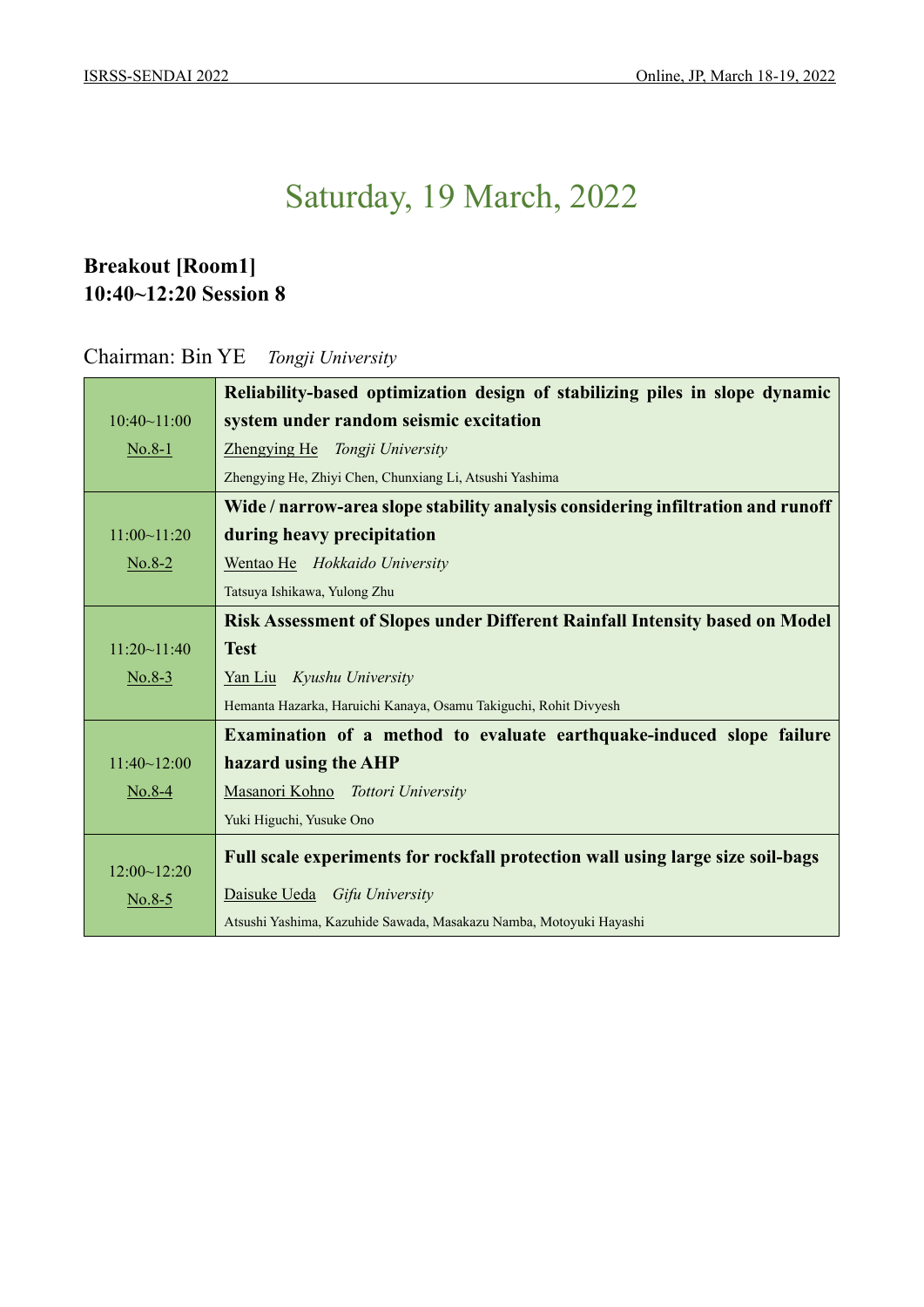### **Breakout [Room2] 10:40~12:20 Session 9**

### Chairman: Kenjiro TERADA *Tohoku University*

|                         | 3D deformation and failure characteristics of an expressway high slope and                           |
|-------------------------|------------------------------------------------------------------------------------------------------|
| 10:40~11:00             | application in monitoring optimization                                                               |
| $No.9-1$                | Jianxiu Wang Tongji University                                                                       |
|                         | Huboqiang Li, Puzhuo Tian, Xuezeng Liu                                                               |
|                         | A modified deformation coordination model for internal force calculation of                          |
| 11:00~11:20             | anchored pile                                                                                        |
| $No.9-2$                | Boyu Fu Tongji University                                                                            |
|                         | Yu Huang, Zhen Guo                                                                                   |
|                         | Landslide risk assessment during rainfall based on a prediction model for                            |
| 11:20~11:40             | surface water and groundwater: A case study in Kajang, Selangor, Malaysia                            |
|                         | Thang Van Nguyen Gunma University                                                                    |
| $No.9-3$                | Nanaha Kitamura, Akihiko Wakai, Go Sato, Takashi Kimura, Ashraf Osman, David Toll, Aizat Mohd Taib,  |
|                         | Mohd Raihan Taha                                                                                     |
|                         | Deformation assessment and slope stabilization design for the excavation of                          |
|                         | an in-service expressway                                                                             |
| 11:40~12:00<br>$No.9-4$ | Misa Hiraga Shimizu Corporation                                                                      |
|                         | Keiji Sakuradani, Daiki Nishioka, Kengo Ohmi, Masaya Kawata, Toshifumi Yamamoto, Satoshi Torii, Taro |
|                         | Takamori                                                                                             |
|                         | Stabilization of huge and unstable rock mass on national highway slope based                         |
| 12:00~12:20             | on 3-D stability analysis                                                                            |
| $N0.9-5$                | Tomoya Kawahara Chuo Fukken Consultants                                                              |
|                         | Tomohiko Okuno, Makoto Hachiya, Kiyonori Okuda, Genki Hirane                                         |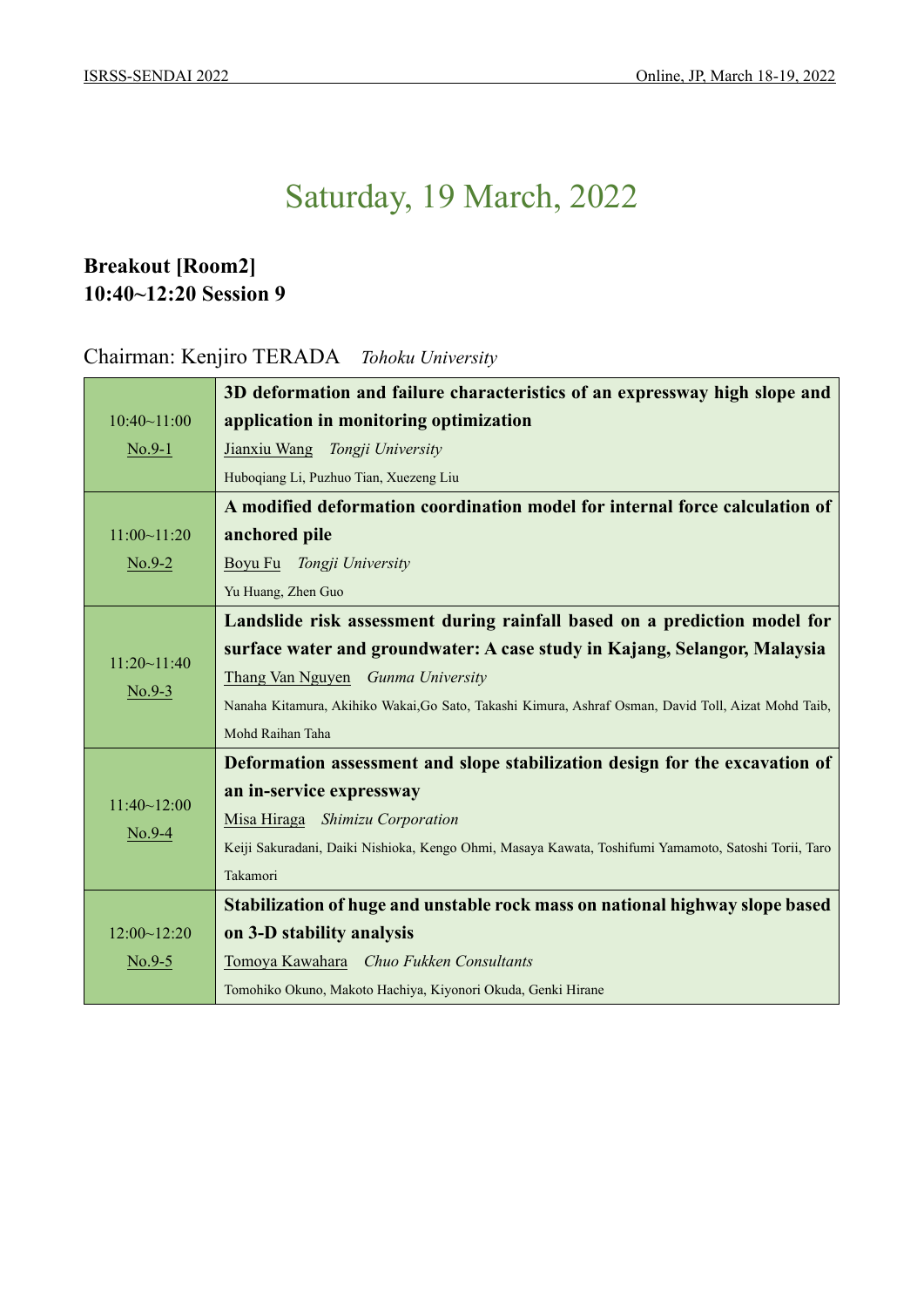### **Breakout [Room3] 10:40~12:20 Session 10**

#### Chairman: Motoki KAZAMA *Tohoku University*

|             | Reliability analysis of soil–water characteristics curve and its application to |
|-------------|---------------------------------------------------------------------------------|
| 10:40~11:00 | slope stability analysis                                                        |
| $No.10-1$   | Gengyun liu University of Shanghai for Science and Technology                   |
|             | You-Liang Chen                                                                  |
|             | <b>Influence of Random Field Variability of Uncertainty Strength Parameters</b> |
| 11:00~11:20 | and Anchor Stresses: A Case Study Slope Failure in Northern Taiwan              |
| $No.10-2$   | An-Jui Li National Taiwan University of Science and Technology                  |
|             | Hsiu-Chen Wen, Varian Harwin Batistuta, Shih-Hao Cheng                          |
|             | <b>Risk Assessment of Cut Slopes on the Nishi-Kyushu Expressway</b>             |
| 11:20~11:40 |                                                                                 |
| $No.10-3$   | Koji Yamashita Kiso-Jiban Consultants Co., Ltd.                                 |
|             | Hiroaki Takamoto, Hiroshi Kochihira                                             |
|             | Strength interpretation for Zhujiajian submarine slope based on CPTU            |
| 11:40~12:00 | calibration chamber test                                                        |
| $No.10-4$   | Kuanjun Wang POWERCHINA Huadong Engineering Corporation Limited                 |
|             | Zhigang Shan, Liuyuan Zhao, Miaojun Sun, Yi Hong, Hao Wu                        |
|             | Numerical Analyses on Rainfall Induced Deformation of a Slope with a            |
| 12:00~12:20 | <b>Disturbed Surface Layer</b>                                                  |
| No.10-5     | Mai Sawada Kyoto University                                                     |
|             | Mamoru Mimura, Yuta Nakano                                                      |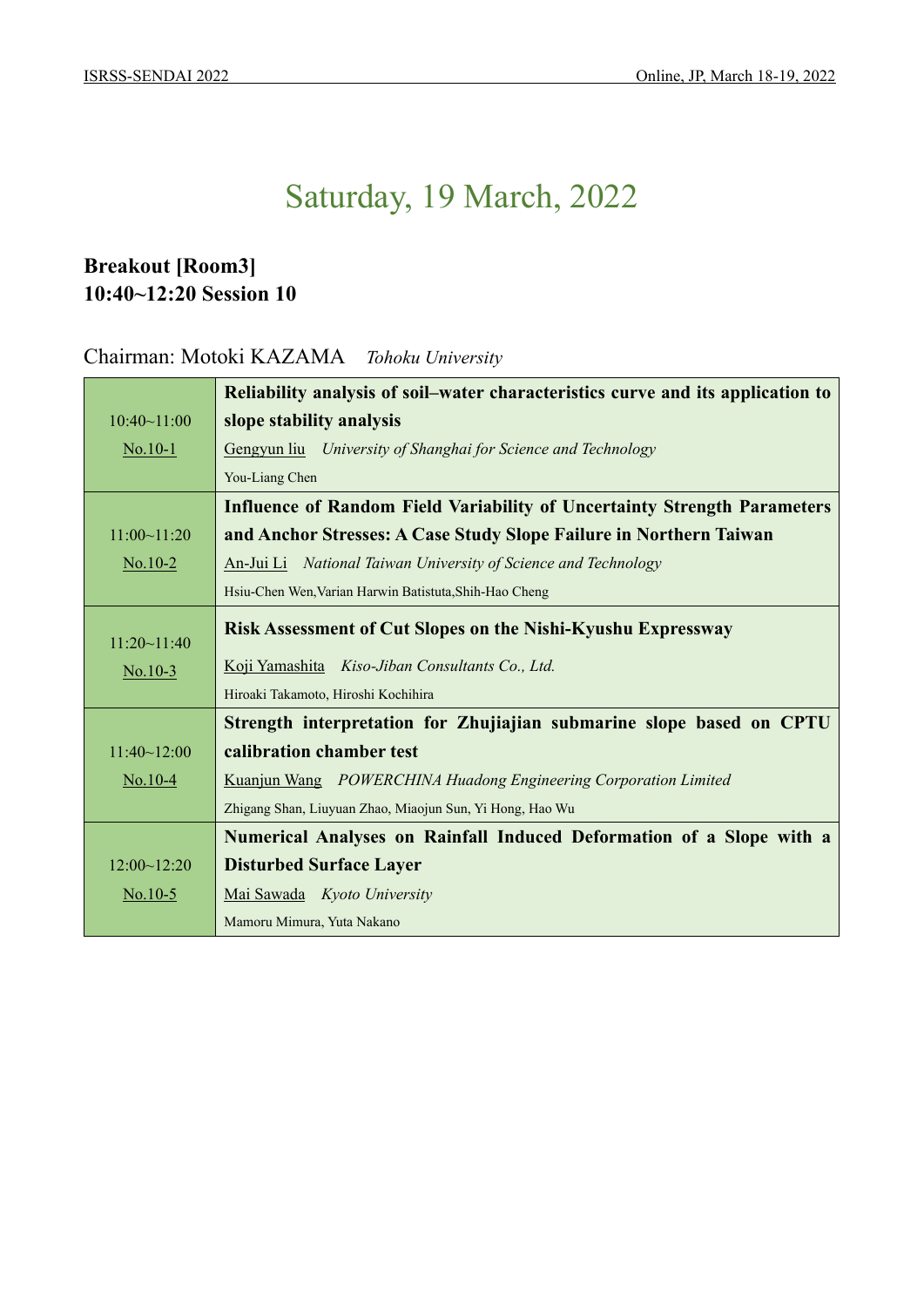### **Breakout [Room 1] 13:10~14:50 Session 11**

#### Chairman: Hu ZHENG *Tongji University*

|                              | Performance of root-pile group foundation of check dam structurally                 |  |
|------------------------------|-------------------------------------------------------------------------------------|--|
| 13:10~13:30                  | separated from the dam body                                                         |  |
| $\underline{\text{No}.11-1}$ | Akiyoshi Kamura Tohoku University                                                   |  |
|                              | Tomomi Kaneko, Noboru Sato, Motoki Kazama                                           |  |
|                              | Influences of hydrate decomposition on infinite slopes using a coupled              |  |
| 13:30~13:50                  | Tough+Hydrate+DEM approach                                                          |  |
| $\underline{\text{No}.11-2}$ | Siyuan Wang Tianjin University                                                      |  |
|                              | Mingjing Jiang, Guangshuai Li                                                       |  |
|                              | Comparing the discontinuity surface, fracture lines extracted by $\gamma$ lines and |  |
| 13:50~14:10                  | fracture crossing lines of the collapsed form in the heavy rains in August 2021     |  |
| $No.11-3$                    | Shotaro Oda Fukuoka University Graduate School                                      |  |
|                              | Satoshi Murakami, Tatsuro Yoshimura, Mitsuaki Murashima, Haruna Murakami            |  |
|                              | Back analysis of a high geosynthetic-reinforced slope failure at Yeager             |  |
| 14:10~14:30                  | <b>Airport</b>                                                                      |  |
| $No.11-4$                    | Rui Sun Tongji University                                                           |  |
|                              | Jianfeng Chen, Ming Peng                                                            |  |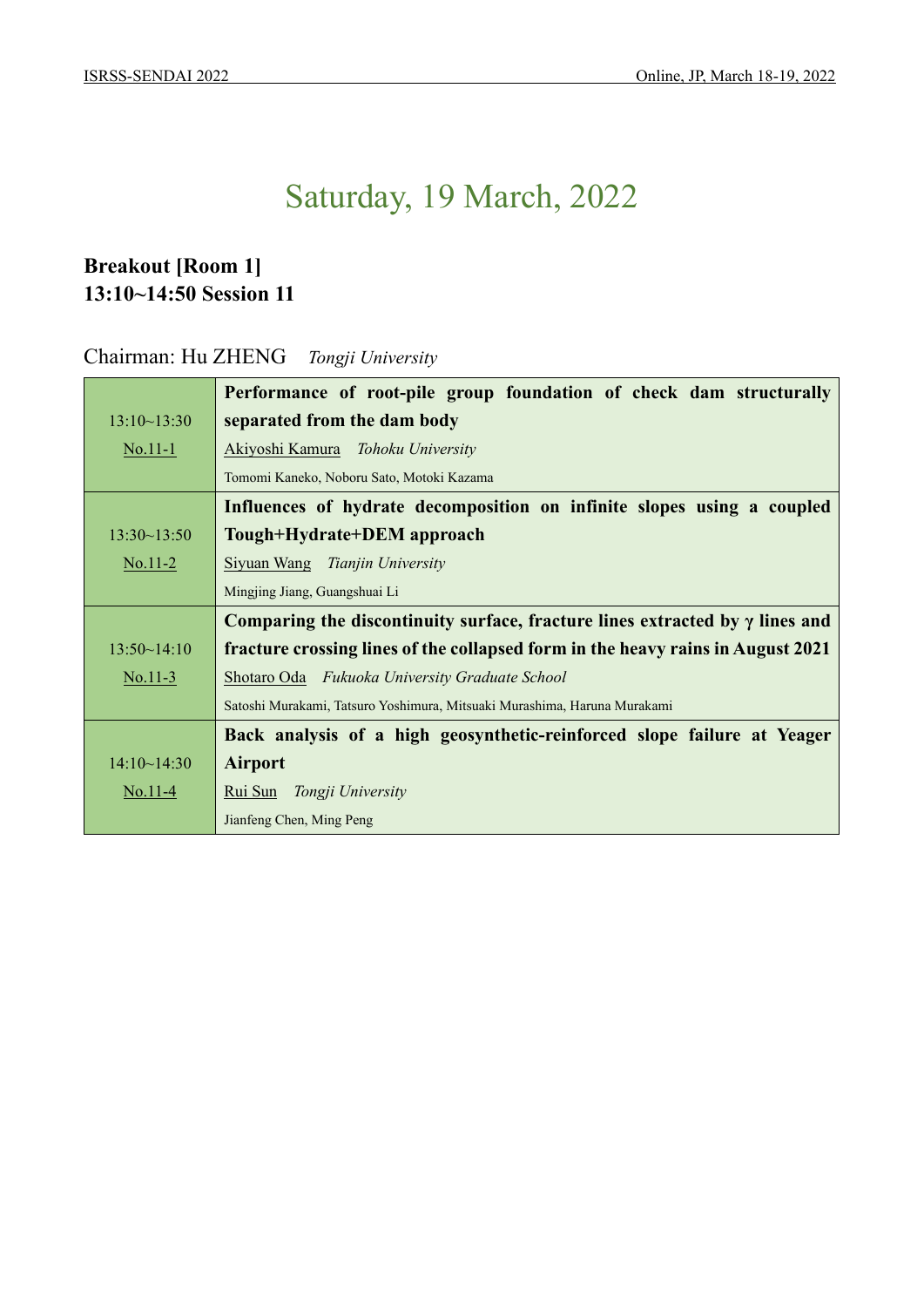### **Breakout [Room 2] 13:10~14:50 Session 12**

### Chairman: Weijie ZHANG *Hohai University*

|             | The Effect of Particle Size Distribution on Granular Flow Simulation Using      |  |
|-------------|---------------------------------------------------------------------------------|--|
| 13:10~13:30 | <b>Discrete Element Method</b>                                                  |  |
| $No.12-1$   | Daiki Watanabe Tohoku University                                                |  |
|             | Shuji Moriguchi, Kenjiro Terada                                                 |  |
|             | Development of AE Sources Localizations Method based on Use of Ray-             |  |
| 13:30~13:50 | <b>Tracing for Optimizing Computation Times</b>                                 |  |
| $No.12-2$   | Katsuya Nakamura Nihon University                                               |  |
|             | Yoshikazu Kobayashi, Kenichi Oda, Satoshi Shigemura                             |  |
|             | Stability of slopes with bedrock considering surcharge and pore water           |  |
| 13:50~14:10 | pressure effect                                                                 |  |
| $No.12-3$   | Jiangrong Hou Southwest Jiaotong University                                     |  |
|             | Bing Yang, Yang Luo                                                             |  |
|             | Failure of man-made embankment reservoir due to water seepage through           |  |
| 14:10~14:30 | mud drainage pipe and remedial works                                            |  |
| $No.12-4$   | Jirat Teparaksa Kasetsart University                                            |  |
|             | Wanchai Teparaksa                                                               |  |
|             | <b>Pattern Classification and Creep Behavior of Submarine Landslide Motions</b> |  |
| 14:30~14:50 | <b>Based on Slide Kinematics</b>                                                |  |
| $No.12-5$   | Hiromasa Iwai Nagoya Institute of Technology                                    |  |
|             | Shumpei Yasui, Feng Zhang                                                       |  |